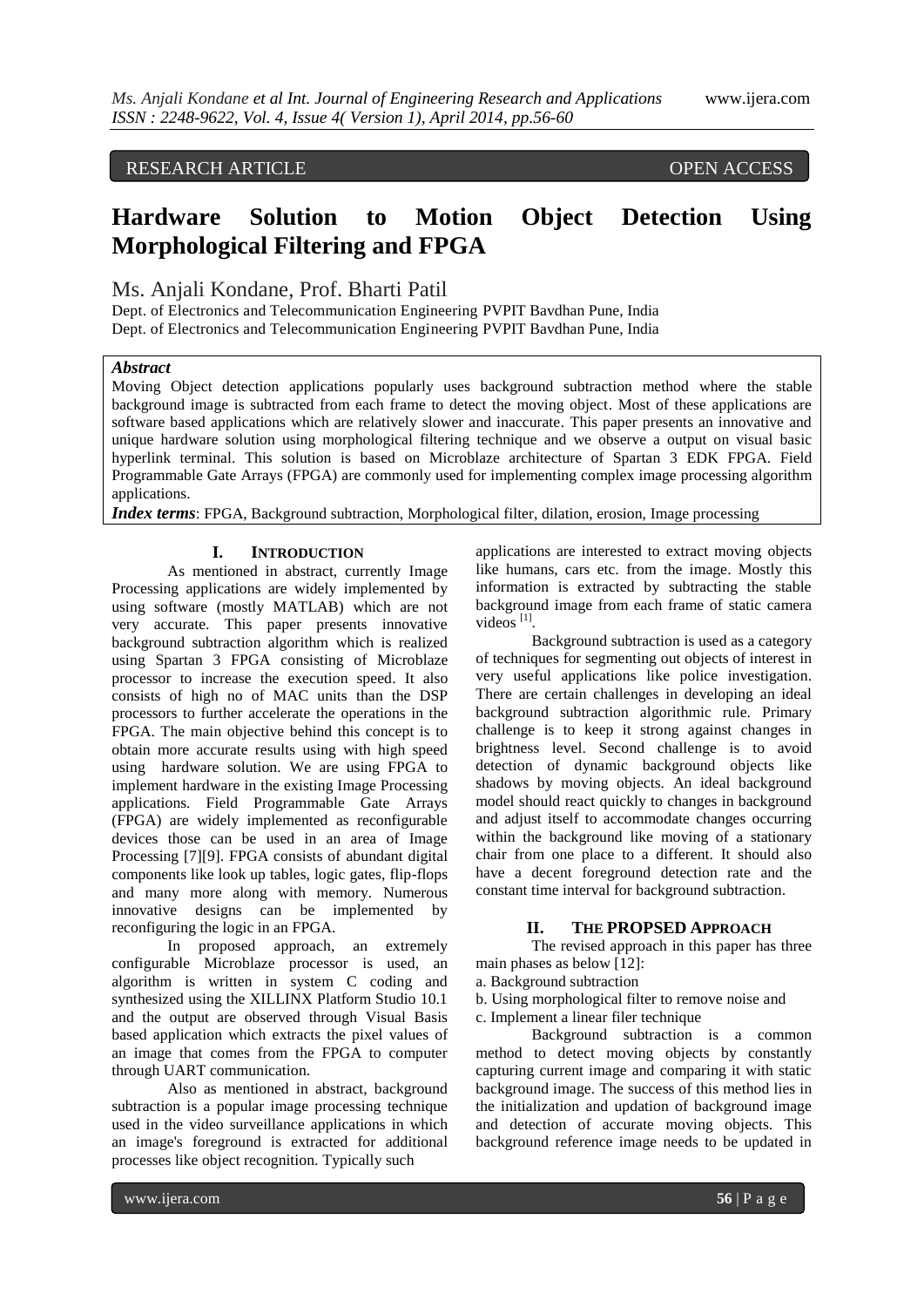some cases for example when a chair is moved or added from background.

The major goal of image enhancement is to improve the visibility and perceptibility of several regions and also the detectability of the image features in these regions. This goal can be achieved through various tasks such as: cleaning various types of noises from an image; enhancing the contrast among neighboring regions; simplifying the image by selective smoothing or removing and retaining the features at various scales. Traditional approaches mainly uses linear system tools to achieve these goals, however it is commonly observed that such linear approaches are not suitable to solve problems related to geometrical aspects of an image. This gives birth to the need for nonlinear approaches. Mathematical morphology is one of such a powerful nonlinear methodology that can successfully solve the said problems [14].

Morphology is an image processing solution which compares each pixel in an image with its neighboring pixels and then reassigns the value based on specific operation.

The main two operations in the morphology

are

A. Dilation

B. Erosion

Both these operations requires an input image to process and the structured element which is nothing but a set of coordinates or pattern as shown in fig 2.1 below





4 neighbors 8 neighbors Figure 2.1 Structuring elements for morphological operations

In first structuring element, each pixel value is compared with only vertical and horizontal neighbor pixels whereas in second structuring element the pixel value is compared with vertical, horizontal and diagonal neighbor pixels.

#### *Erosion:*

Erosion removes the pixels at the boundaries of an image.

In Erosion operation, the neighboring pixels are identified for each pixel in input image. These neighbors are identified as per the structuring element. Then the minimum value of these values is reassigned to the pixel. So the value of each pixel in output image is equal to the minimum value of its neighbors in input image.

Erosion operation is illustrated below using an input image as shown in fig 2.2 where each pixel is assigned a binary value 0 or 1 where 0 represents black color and 1 represents white color.



Fig 2.2 Sample input image for erosion operation

Considering the 4 neighbor structuring element, erosion operations results in output image as shown below in fig 2.3

| $\mathbf{F}$ and $\mathbf{F}$ and $\mathbf{F}$ and $\mathbf{F}$ and $\mathbf{F}$ and $\mathbf{F}$ and $\mathbf{F}$ and $\mathbf{F}$ and $\mathbf{F}$ and $\mathbf{F}$ and $\mathbf{F}$ and $\mathbf{F}$ and $\mathbf{F}$ and $\mathbf{F}$ and $\mathbf{F}$ and $\mathbf{F}$ and $\mathbf{F}$ and |  |  |  |  |  |  |                                   |  |  |  |
|--------------------------------------------------------------------------------------------------------------------------------------------------------------------------------------------------------------------------------------------------------------------------------------------------|--|--|--|--|--|--|-----------------------------------|--|--|--|
|                                                                                                                                                                                                                                                                                                  |  |  |  |  |  |  | 0 0 0 0 0 0 0 0 0 0               |  |  |  |
|                                                                                                                                                                                                                                                                                                  |  |  |  |  |  |  | 0 0 0 0 0 0 0 1 1 0 0             |  |  |  |
|                                                                                                                                                                                                                                                                                                  |  |  |  |  |  |  | 0 0 1 0 0 0 0 0 1 1 0             |  |  |  |
|                                                                                                                                                                                                                                                                                                  |  |  |  |  |  |  | 0 0 0 0 0 0 0 1 0 0 0             |  |  |  |
|                                                                                                                                                                                                                                                                                                  |  |  |  |  |  |  | 0 0 0 0 0 0 0 0 0 1 0             |  |  |  |
|                                                                                                                                                                                                                                                                                                  |  |  |  |  |  |  | 0 0 0 0 0 0 0 0 1 0 0             |  |  |  |
|                                                                                                                                                                                                                                                                                                  |  |  |  |  |  |  | 00000001010                       |  |  |  |
|                                                                                                                                                                                                                                                                                                  |  |  |  |  |  |  | $0\ 0\ 0\ 0\ 0\ 0\ 0\ 0\ 0\ 0\ 0$ |  |  |  |
|                                                                                                                                                                                                                                                                                                  |  |  |  |  |  |  |                                   |  |  |  |

Fig 2.3 Erosion output image

This clearly indicates that the erosion operation erodes the regions boundaries and expands the holes in an input image.

One more example of erosion is shown in below Figure 2.4.



Fig 2.4 Erosion illustration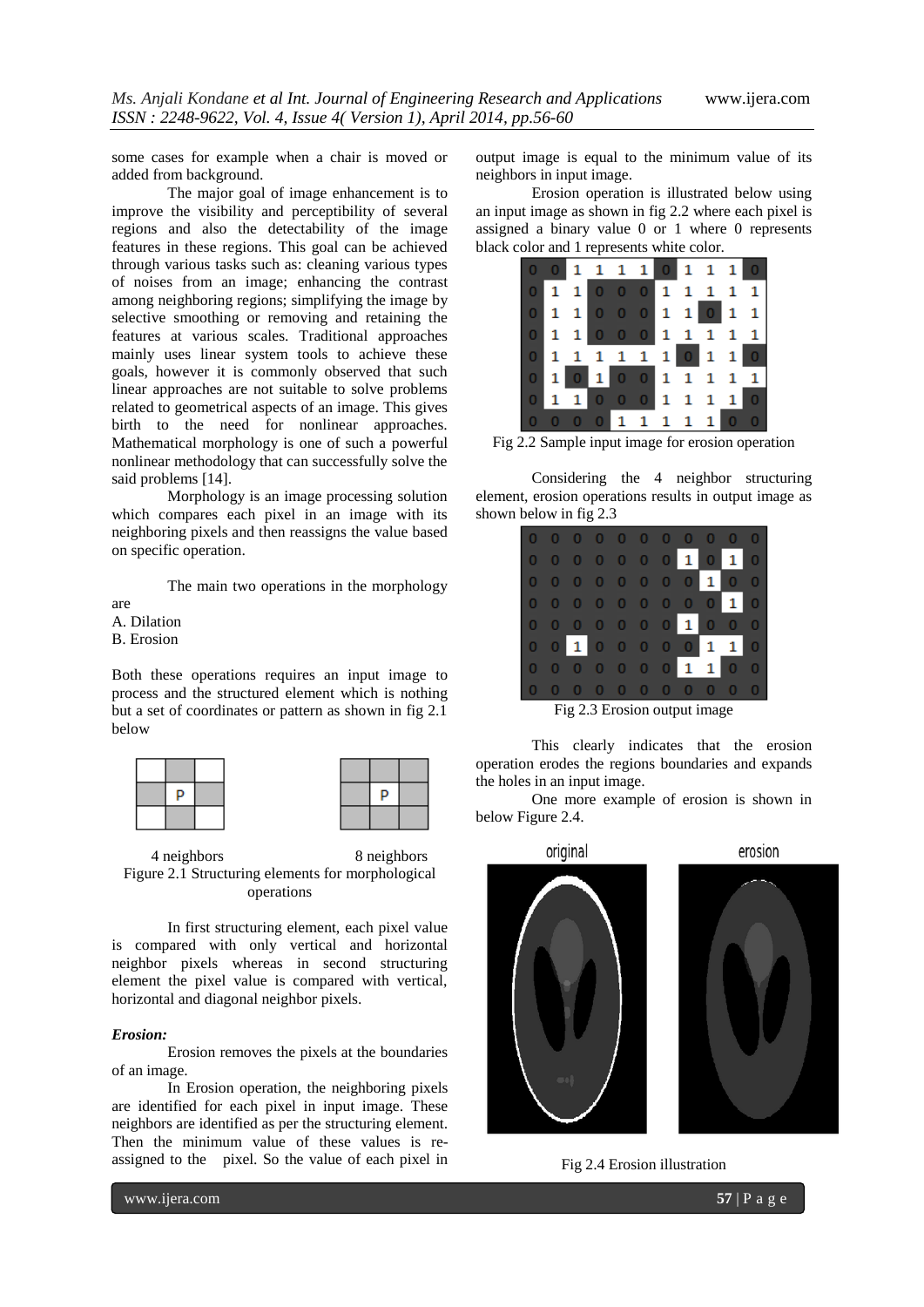### **III. MICROBLAZE PROCESSOR DESIGN**

FPGAs are versatile and reusable highdensity circuits that can easily be reconfigured by the engineers which allow to quickly perform the VLSI style / validation / simulation cycle at cheaper cost. Various FPGA manufacturers like Xilinx and Altera are encouraged to provide complex embedded parts, as well as multipliers, DSP blocks and even embedded processors due to highly growing need for FPGA device densities. One of the recent subject enhancements in the Xilinx Spartan, Virtex family architectures is the introduction of the Micro Blaze (Soft IP) and PowerPC405 hard-core embedded processor. The MicroBlaze processor is a 32-bit Harvard Reduced Instruction Set pc (RISC) design introduced for implementation in Xilinx FPGAs with separate 32-bit instruction and knowledge buses running at full speed to execute programs and access knowledge from each on-chip and external memory at an equivalent time.

#### *A. Background*

The backbone of this design is a singleissue, 3-stage pipeline with thirty two all-purpose registers (without any address registers like the Motorola 68000 Processor), associate in Nursing Arithmetic Logic Unit (ALU), a shift unit, and 2 levels of interrupt. This basic style will then be organized with additional advanced options to tailor to the precise wants of the target embedded application such as: barrel shifter, divider, multiplier, single exactitude on floating-point unit (FPU), instruction and information caches, exception handling, rectify logic, quick Simplex Link (FSL) interfaces at all This flexibility permits the user to balance the specified performance of the target application against the logic space value of the soft processor MicroBlaze additionally supports reset, interrupt, user exception, and break hardware exceptions. For interrupts, MicroBlaze supports only 1 external interrupt supply (connecting to the Interrupt input port). If multiple interrupts are required, then Associate in Nursing interrupt controller should be accustomed handle multiple interrupt requests to MicroBlazeshowninfigure3.1. An interrupt controller is offered to be used with the Xilinx Embedded Development Kit (EDK) code tools. The processor can solely react to interrupts if the Interrupt alter (IE) bit within the Machine standing Register (MSR) is ready to one. On Associate in Nursing interrupt the instruction within the execution stage can complete, whereas the instruction within the decipher stage is replaced by a branch to the interrupt vector (address Ox 10). The interrupt address (the laptop related to the instruction within the decipher stage at the time of the interrupt) is mechanically loaded into all-purpose register.

Additionally, the processor additionally disables future interrupts by clearing the id est bit within the MSR. The id est bit is mechanically set once more once corporal punishment the RTlD instruction.



Figure 3.1 MicroBlaze architecture block diagram

Due to the advancement within the fabrication technology and therefore the increase within the density of logic blocks on FPGA, the utilization of FPGA is no longer restricted to debugging and prototyping digital electronic circuits. As a result of the big similarity doable on FPGA and therefore the increasing density of logic blocks, it's getting used currently as a replacement to ASIC solutions during a few applications wherever the time to plug is vital and conjointly entire embedded processor systems square measure enforced on these devices with soft core processors embedded within the system. Soft cores square measure technology freelance and need solely simulation and temporal order verification when synthesized to a target technology. This reduces {style|theplanning|the look} cycle development time by a significance tissue as compared to the event cycle for a tough core processor and has the advantage of customizing the soft core design for a selected application.

#### *B. Features*

The Micro Blaze soft core processor is very configurable, permitting you to pick a particular set of options needed by your style.

The fastened feature set of the processor includes:

- Cardinal 32-bit general purpose registers
- 32-bit instruction word with 3 operands and 2 addressing modes
- 32-bitaddressbus
- Single issue pipeline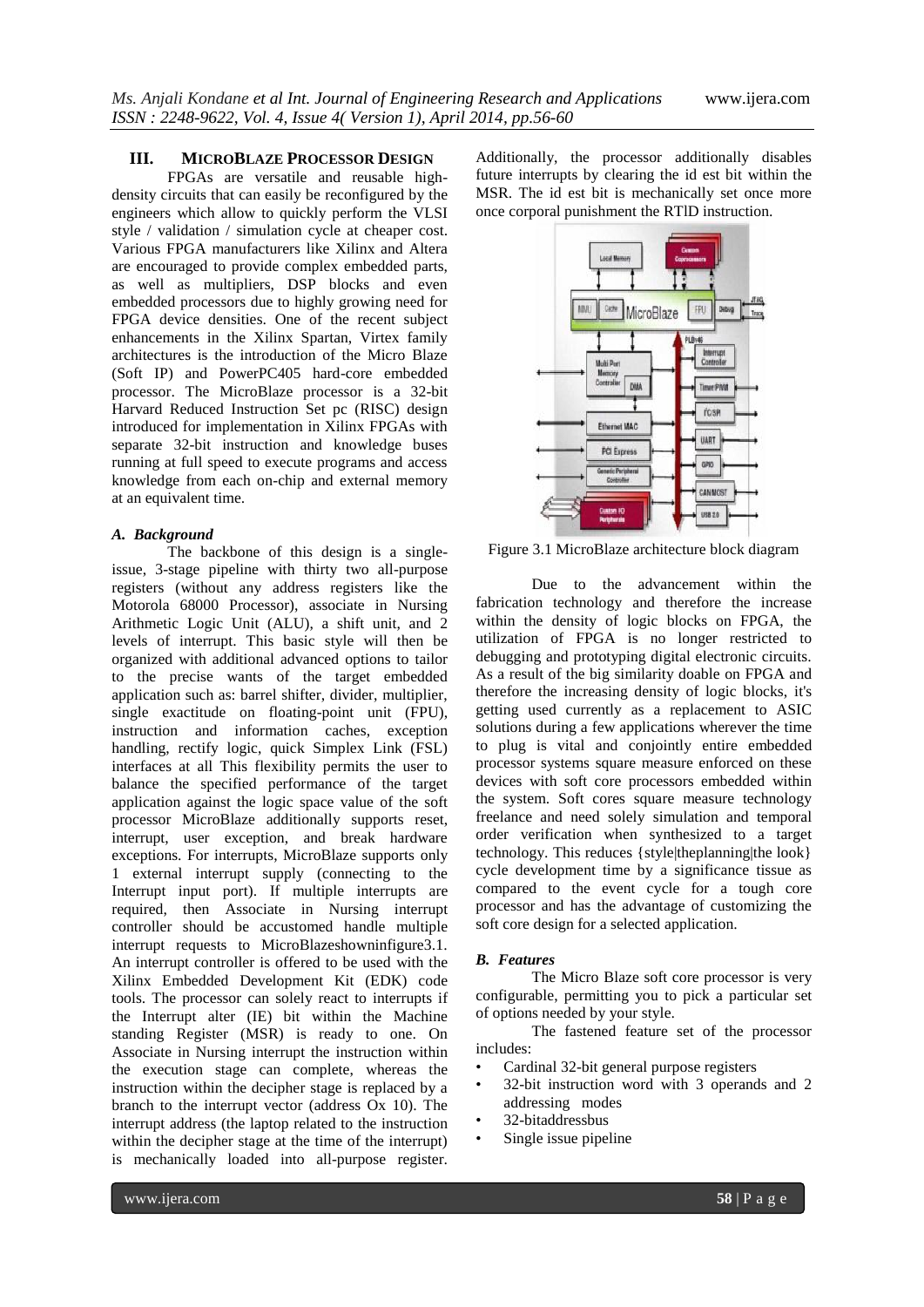In addition to those fastened options, the MicroBlaze processor is parameterized to permit selective sanctioning of The Xilinx Platform Studio (XPS) is that the development atmosphere or user interface used for planning the hardware portion of your embedded processor system. B. Embedded Development Kit Xilinx Embedded Development Kit (EDK) is associate integrated software system tool suite for developing embedded systems with Xilinx MicroBlaze and PowerPC CPUs. EDK includes a spread of tools associated applications to help the designer to develop associate embedded system right from the hardware creation to final implementation of the system on an FPGA. System style consists of the creation of the hardware and software system parts of the embedded processor system and also the creation of a verification element is elective. A typical embedded system project requires creation of hardware platform, verification or simulation of hardware platform, creation of software system platform & application, and verification of software system. Base System Builder is the tool to mechanically generate a hardware platform which will satisfy the user specifications defined by the Microprocessor Hardware Specification (MHS) file. [The MHS file defines the system design, peripherals and embedded processors]. The Platform Generation tool creates the hardware platform mistreatment the MHS file as input. The software system platform is defined by MSS (Microprocessor software system Specification) file that defines driver and library customization parameters for peripherals, processor customization parameters, customary one hundred ten devices, interrupt handler routines, and different software systems connected routines. The MSS file is associate input to the Library Generator tool for personalization of drivers, libraries and interrupts handlers.



Figure 3.2: Embedded Development Kit Design Flow

The creation of the verification platform is facultative and is predicated on the hardware platform. The MHS file is taken as Associate in Nursing input by the Simgen tool to make simulation

files for a particular machine. Three varieties of simulation models will be generated by the Simgen tool: behavioral, structural and temporal arrangement models. Other useful tools on the market in EDK are Platform Studio that provides the GUI for making the MHS and MSS files. Produce / Import IP Wizard that permits the creation of the designer's own peripheral and imports them into EDK. Platform Generator customizes and generates the processor system within the sort of hardware net lists. Library Generator tool configures libraries, device drivers, file systems and interrupt handlers for embedded processor system. Bit stream Initializer tool initializes the instruction memory of processors on the FPGA shown in figure 3.2. Antelope Compiler tools are used for collection and linking application executables for every processor within the system [6]. There are 2 choices on the market for debugging the appliance created victimization EDK namely: Xilinx micro chip correct (XMD) for debugging the appliance package employing a micro chip correct Module (MDM) within the embedded processor system, and package program that invokes the package program appreciate the compiler getting used for the processor. C. package Development Kit Xilinx Platform Studio package Development Kit (SDK) is Associate in Nursing integrated development atmosphere, complimentary to XPS, that's used for C/C++ embedded package application creation and verification. SDK is made on the Eclipse open source framework. Soft Development Kit (SDK) may be a suite of tools that allows you to style a package application for elite Soft IP Cores within the Xilinx Embedded Development Kit (EDK).The package application will be written during a "C or  $C_{++}$ " then the entire embedded processor system for user application are completed, else correct and download the bit file into FPGA which acts like a processor.



www.ijera.com **59** | P a g e